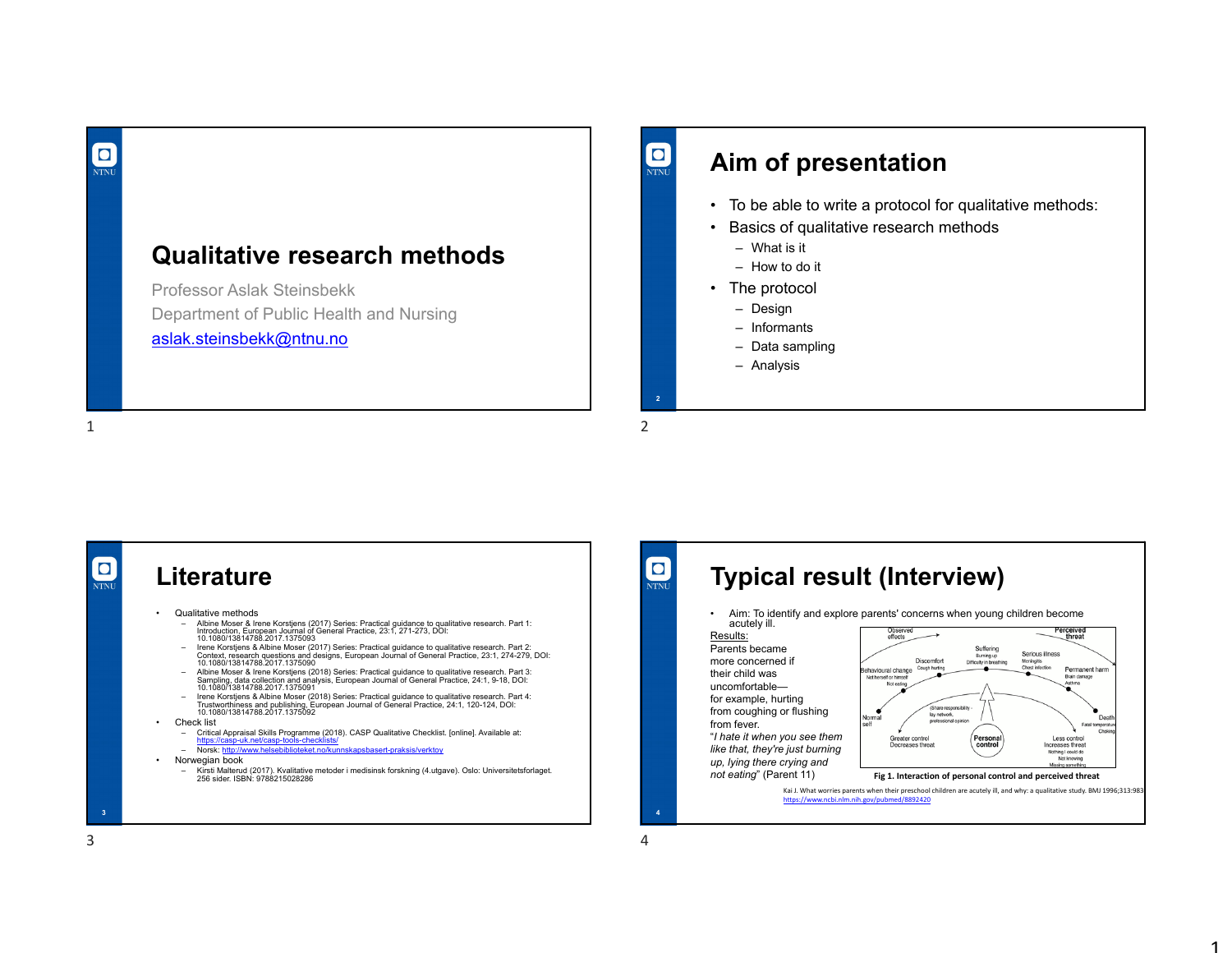|   | <b>Typical result (observation)</b>                                                                                                                                                                                                                                    | C<br>NT |
|---|------------------------------------------------------------------------------------------------------------------------------------------------------------------------------------------------------------------------------------------------------------------------|---------|
|   | Aim: to study explicitly the ways in which primary care<br>practitioners—general practitioners (GPs) and practice nurses—<br>use evidence in their day to day decisions about the management<br>of patients                                                            |         |
|   | Results:                                                                                                                                                                                                                                                               |         |
|   | We found that the individual practitioners did not go through the<br>steps that are traditionally associated with the linear-rational<br>model of evidence based health care —not once in the whole<br>time we were observing them.                                    |         |
|   | Neither while we observed them did they read the many clinical<br>$\bullet$<br>guidelines available to them in paper form or electronically,<br>except to point to one of the laminated guidelines on the wall in<br>order to explain something to a patient or to us. |         |
|   | Gabbay J, le May A. Evidence based guidelines or collectively constructed "mindlines?" Ethnographic study of knowledge management in primary care. BMJ<br>2004:329:1013. https://www.ncbi.nlm.nih.gov/pubmed/15514347                                                  |         |
| 5 |                                                                                                                                                                                                                                                                        | n       |

## **Can you do it?**

- Yes, of course!
- It is what you are doing right now
- (listening to a guy talking, and interpreting what he is talking about. You have practiced continuously since you were borne)

**O**<br>NTNU

**O**<br>NTNU



#### **Research – definition**

- A **systematic investigation**, including research development, testing, and evaluation, designed to develop or **contribute to generalizable knowledge**
- Norsk: en systematisk undersøkelse med formål å utvikle eller bidra til generaliserbar (allmenngyldig) kunnskap

Paragraph (I) in §46.102 Definitions for purposes of this policy. In the 2018 Requirements of US Department of Health and Human Services:<br>https://www.ecfr.gov/cgi-bin/retrieveECFR?gp=&SID=83cd09e1c0f5c6937cd9d7513160fc3f&p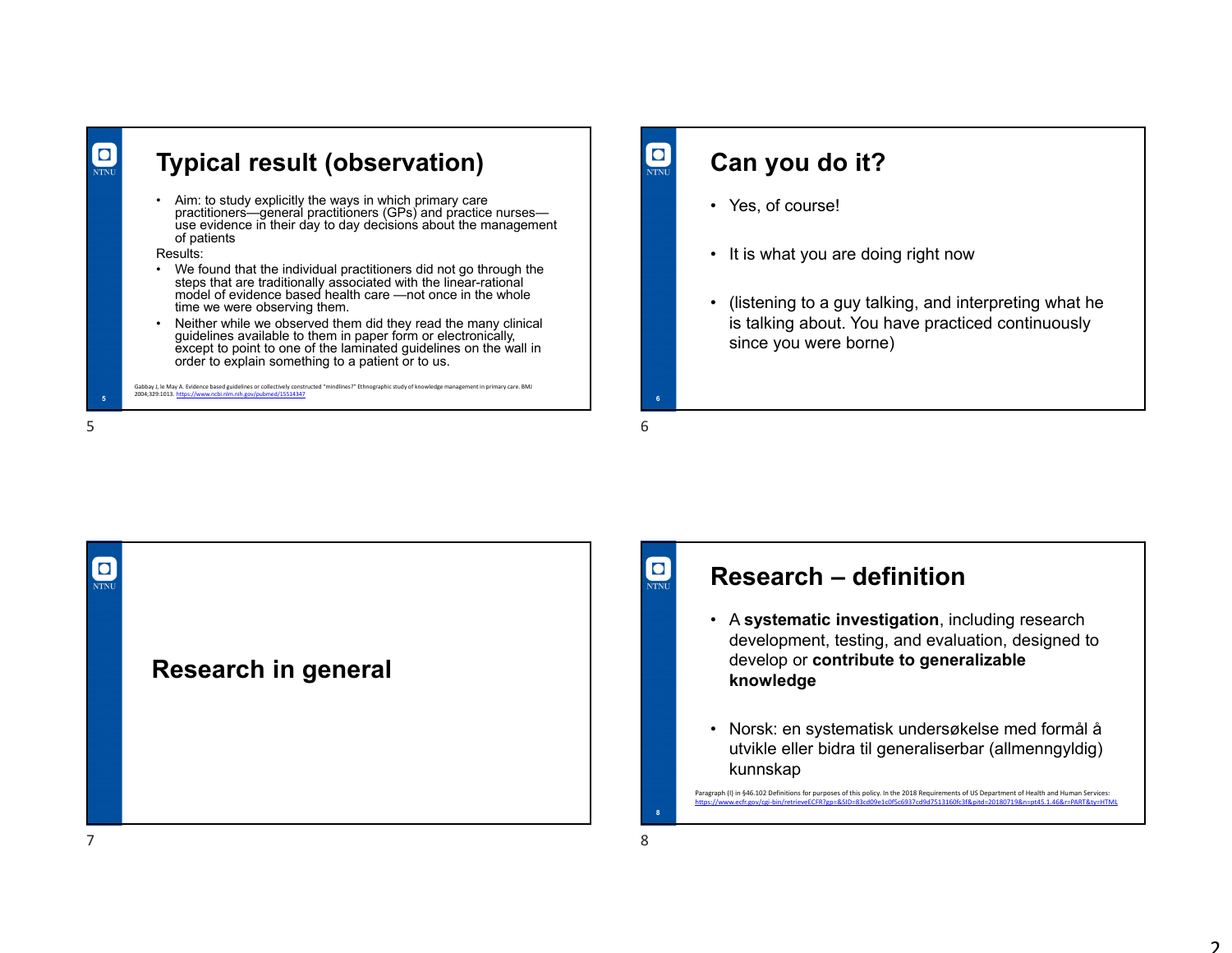



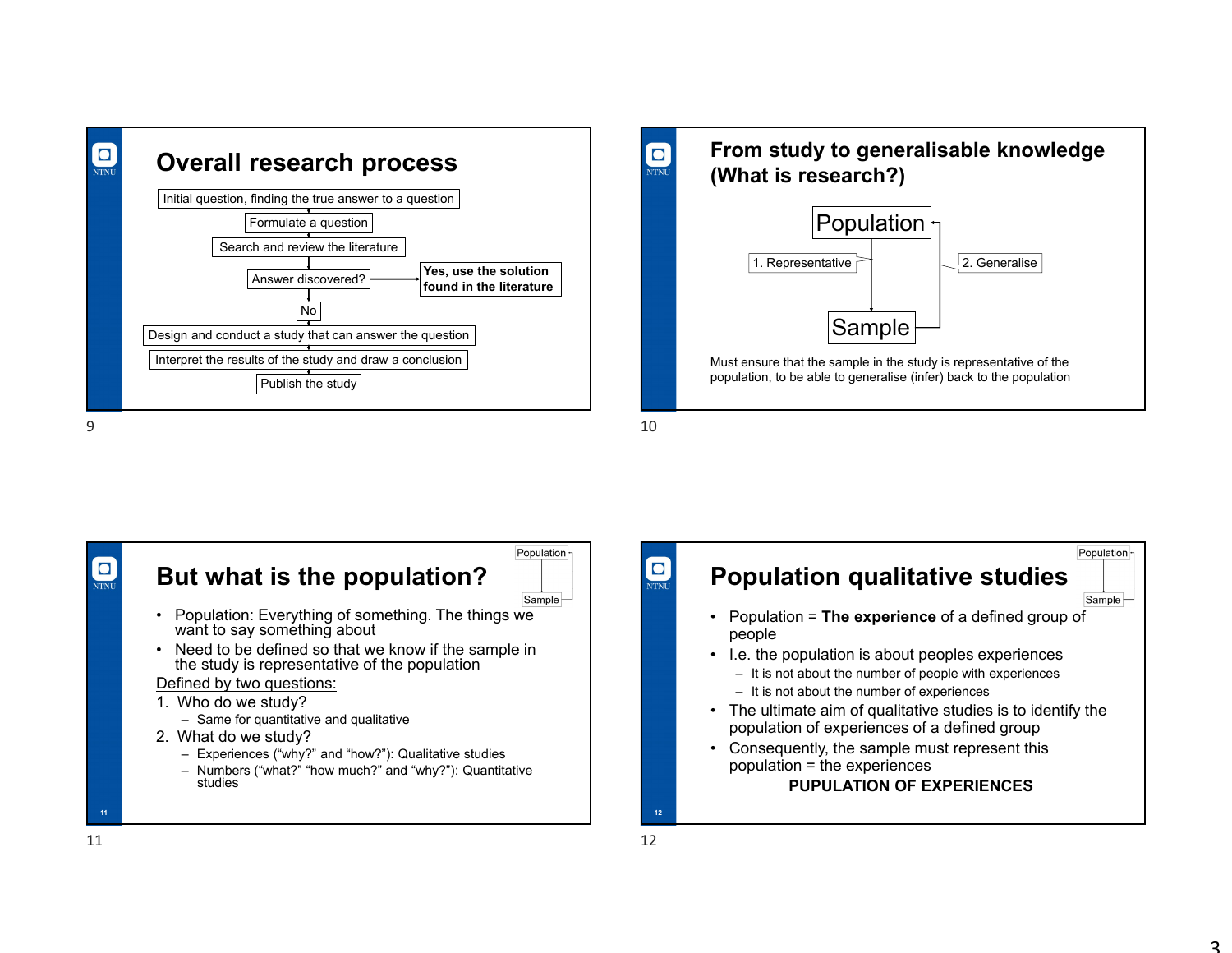# **Approaches to research**

#### The miner

- Diggs inwards
- Uncover the purest most valuable metal
- The objective real data or the subjective authentic meaning

• Positivist

The traveler

- Journey to foreign places
- Want to experience how different people lives
- "Conversation" Latin for "wandering together with"
- Notices the many ways of understanding the world
- Constructivist

#### **What exists, and how can we learn about it?**

- Two terms that is used when discussing paradigm, worldview, philosophy of science etc.
- **Ontology:** The philosophical discussion about being (what exists, what is reality)
	- What can we have knowledge about?
	- Is reality real or is it something humans invents?
- • **Epistemology:** The philosophical discussion about what knowledge is (what is truth, beliefs and justification)
	- how do we know what we know?
	- Can we know something, or is it just a belief?

13 $\frac{14}{14}$ 

 $\blacksquare$ 

 $\overline{\bigcirc}$ 





**14**

**O**<br>NTNU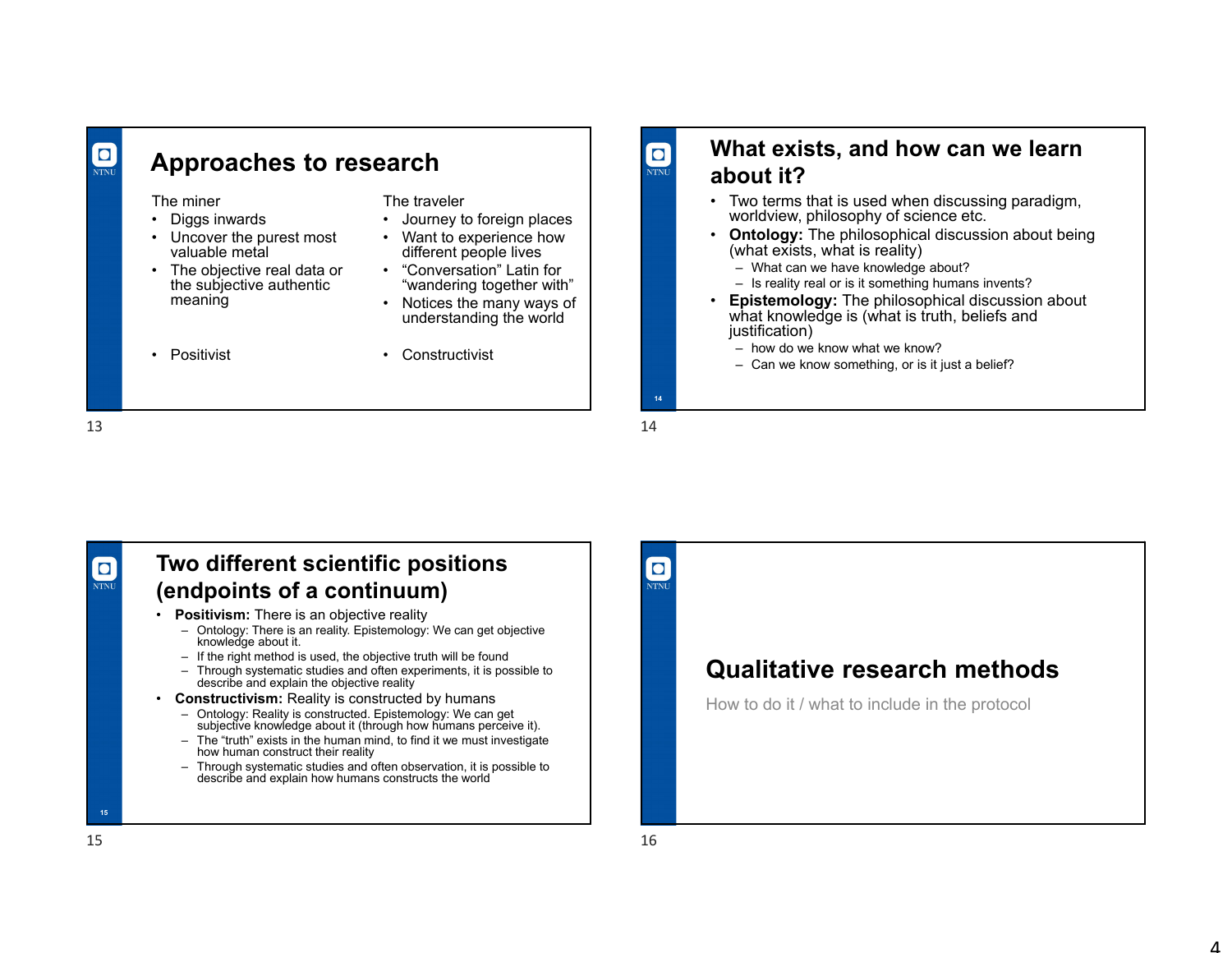

### **Definition**

- Qualitative researchers study things in their natural settings, attempting to make sense of, or to interpret, phenomena in terms of **the meanings people bring**  to them (Denzin 1994).
- Qualitative research aims to provide in-depth insights and understanding
- Practical definition: **Collection and analysis of text**
	- how people experience something (what they say in an interview / write in a document), and / or
	- behave in a specific situation (what they are observed to do)

**18**

 $\overline{\mathbf{O}}$ 



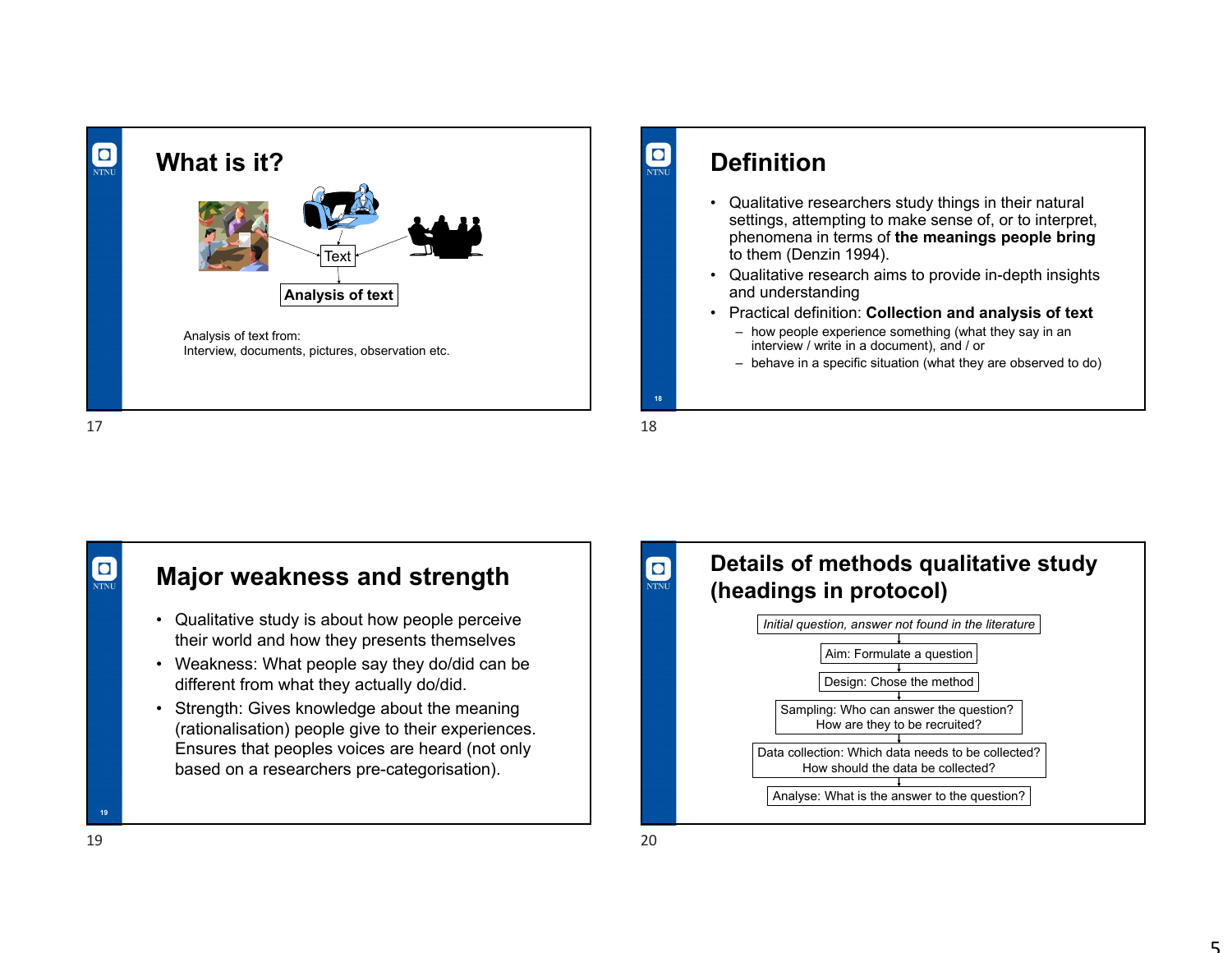#### **O**<br>NTNU **What is it used for?**• Investigate the quality (the quality of the fabric, not the weight or price) • Explore an area not previously researched • Understanding of meaning Investigate human processes • Make new hypothesis •• Make new concepts

21

**21**

# **Buzzing- Aim**

- Talk to the next person
- Write down an aim of a qualitative study (one each)
- • Be concrete; "How do immigrant women experience gynecological consultations with male Norwegian doctors?"
- Avoid questions that can be answered with Yes/No or numbers, or that indicates causal relationship

 $1 \hspace{2.5cm}$ 

**22**

**O**<br>NTNU

 $\overline{\overline{\mathbf{O}}}$ 

#### $\boxed{\bullet}$ **The "right" words** "Right" "Wrong" • To **explore** how • Is there a difference men and women in how men and **experience** women experience • How do patients • Are patients with with cancer cancer satisfied with the **experience** the consultationconsultation

## **Design**

- Be descriptive: Qualitative study with individual face to face interviews and observation
- In practice, OK if facilitates collection of data through
- Interview (peoples experiences)
- •Observation (peoples behaviour)
- •Documents (peoples writings)

(Sometimes used specific "names" of qualitative methods)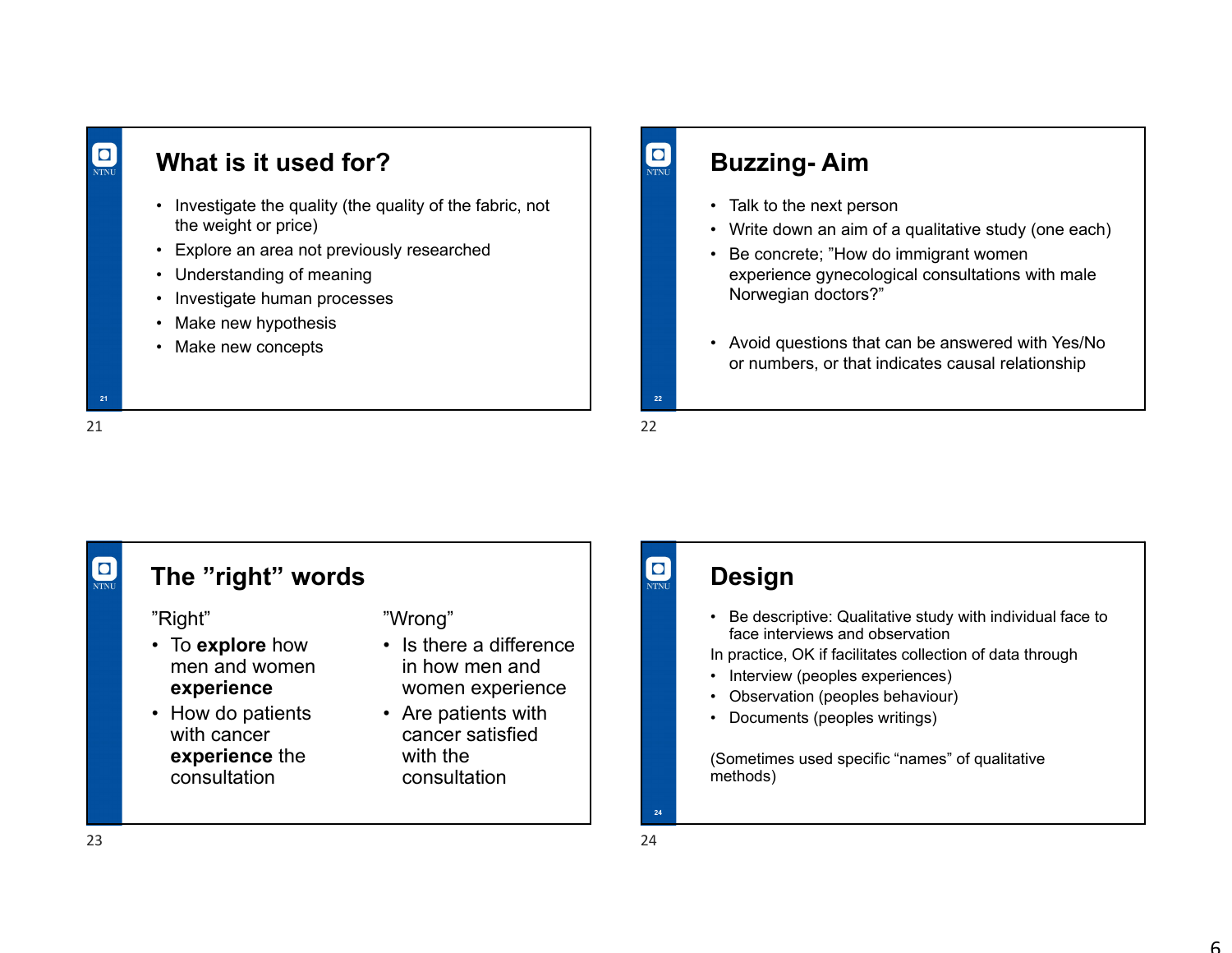### **Informants**

- Start with who / what you want to say something about
- • **Main question: Who do I need to include in the study to represent the population** 
	- Who have knowledge about the study question?
- Inclusion / exclusion criteria (eligibility criteria)
	- Not frequently used as terms in publications, should be used more

#### 25

**25**

**O**<br>NTNU



## **Recruitment (sampling)**

- (In practice, start with those most easily accessible, have ongoing analysis to inform you about whom to recruit next)
- Snowball: Ask those you have recruited to suggest others
- •Purposeful/Strategic: You decide whom to include
- •Convenience: Those you could get hold of
- •Theoretical. See next slide
- Aim is usually to maximise variation

 $\sim$  26

**26**

 $\begin{array}{c} \hline \ \hline \ \hline \ \hline \ \hline \text{NTNU} \end{array}$ 

**O**<br>NTNU

### **Buzzing**

- Talk to the next person
- •Think about the aim you wrote down
- **How would you recruit informants to maximise variation in the sample?**
- E.g.: First recruit immigrant women how visits a male physician and the ask them and other immigrant women for other possible informants, especially those not going to the GP (snowball)

z do 28 de enero de 1980 e 1980 e 1980 e 1980 e 1980 e 1980 e 1980 e 1980 e 1980 e 1980 e 1980 e 1980 e 1980 e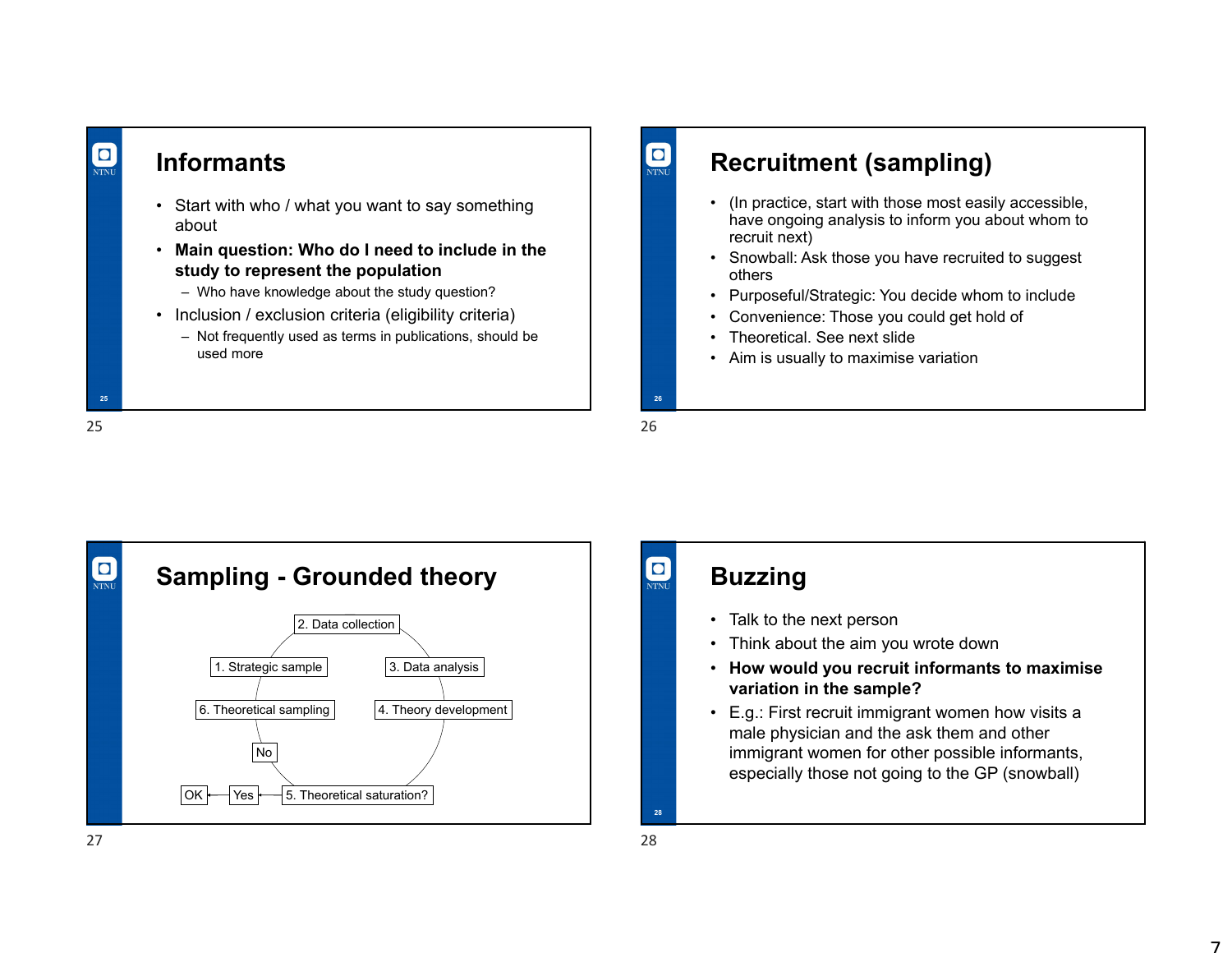# **N=?**

- Main rule: Recruit until saturation = the last informants do not add any substantial new information
- In practice: +/- 15 informants
- OBS! Maximise variation informants with different gender, age, professions, experiences, disease stages etc.
- Warning sign: Everyone says the same

#### 29

**29**

O NTNU

# **Data collection**

- 1. How to collect the data
- 2. Which data to collect
- The important part is **the quality of the data** that actually were collected
- Is it rich and deep enough?
- Best approach: Collect data analyse collect more data – analyse – etc.

 $30$ 

**30**

**O**<br>NTNU

#### $\boxed{\bullet}$ **How to collect data?**• Types of data collection (interview, observation etc) – Individual interview – larger variation – Focus group – the "essence" – Participant / non-participant observation – what people do • Type of interview – Open – informants speaks freely – **Semi structured** - informants speaks freely and the interviewer introduces themes not talked about– Structured – Informants asks questions **31**

**O**<br>NTNU

#### **Which data to collectInterview / observation guide**

- What the informants will be asked about
- Describe development
	- To ensure that the informants discussed the same themes, a semistructured interview guide was formulated. Based on a **literature review** and discussions with experienced researchers, the following themes were formulated in the interview guide to operationalize the core research question:
- Must be well prepared
- It is allowed to change the guide during the data collection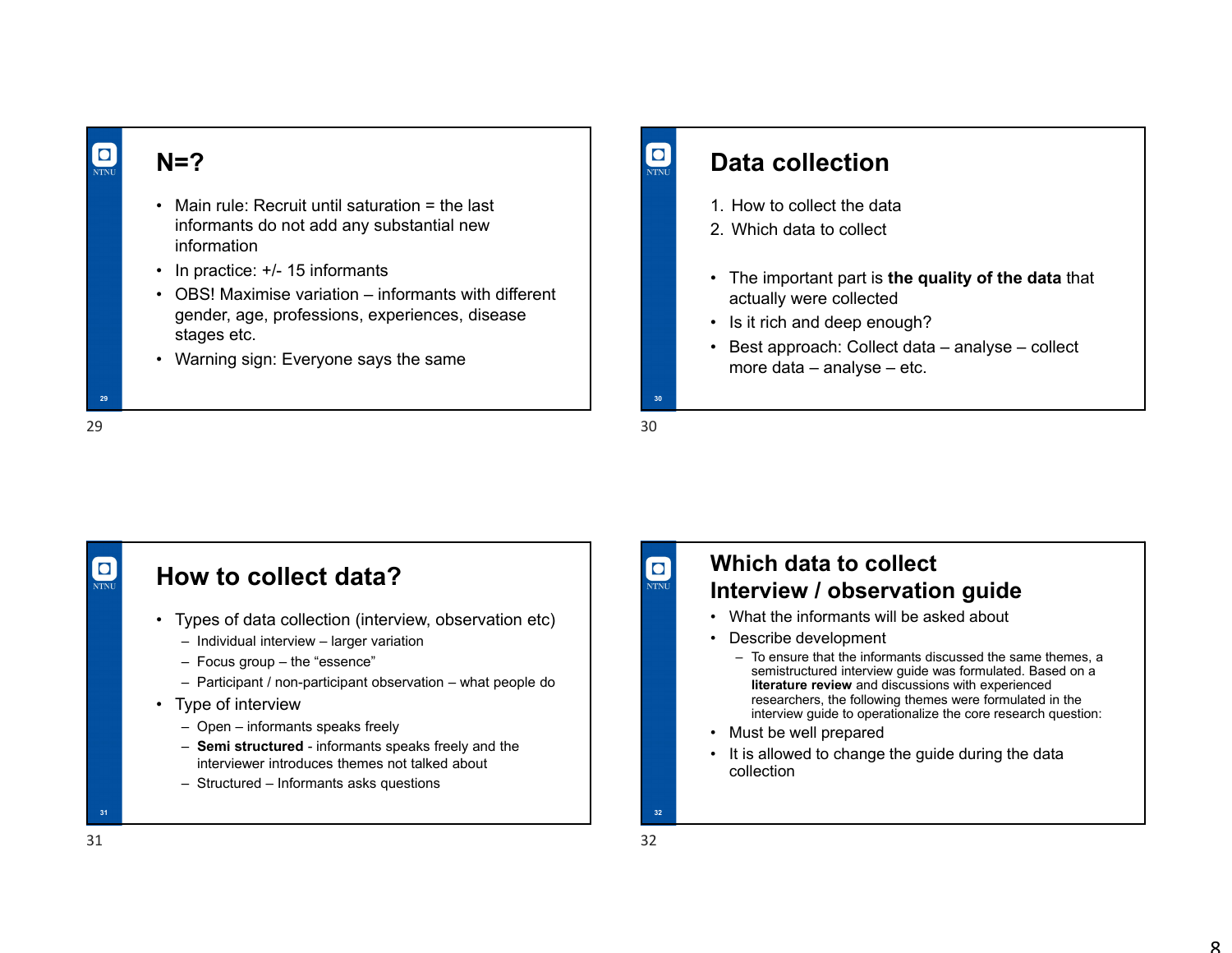

#### **It is allowed to change during data collection**

- The data collection plan needs to be broadly defined and open during data collection
	- This is due to exploring a new area, not knowing what one will find
- Thus, adjustment in the light of information learned along the way of the data collection, shows a commendable sensitivity to the richness and variability of the subject matter
	- This flexibility must not slide into sloppiness, where the researcher ceases to be clear about what it is (s)he is investigating

Trisha Greenhalgh, Rod Taylor. How to read a paper: Papers that go beyond numbers (qualitative research)<br>BMJ 1997;315:740 doi: https://doi.org/10.1136/bmj.315.7110.740

 $34$ 

**34**

**O**<br>NTNU

**O**<br>NTNU

# **Buzzing**

- Talk to the next person
- Write down the questions or themes you will ask the informants to get an answer to your research question

### **What is analysis?**

- The step between the story the informants tells the researcher and the story the researcher writes in the article
- To deconstruct and reconstruct
	- Take the data set (transcripts), divide it into smaller pieces (meaning units, deconstruct) and put the pieces together again in a new order that still represents the data set (reconstruct)
- Describe in detail what you are going to do.

**36**

33

 $\boxed{\bullet}$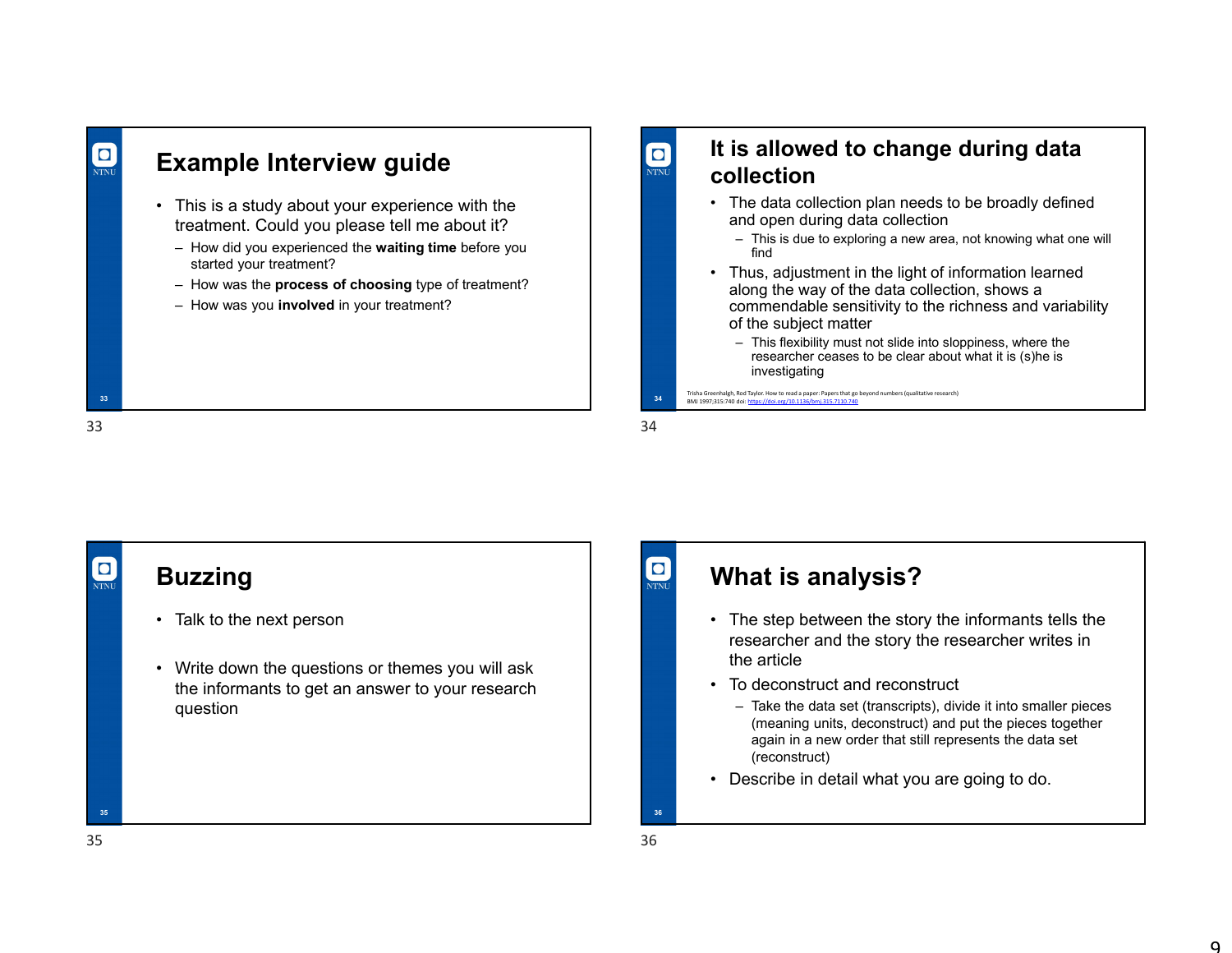